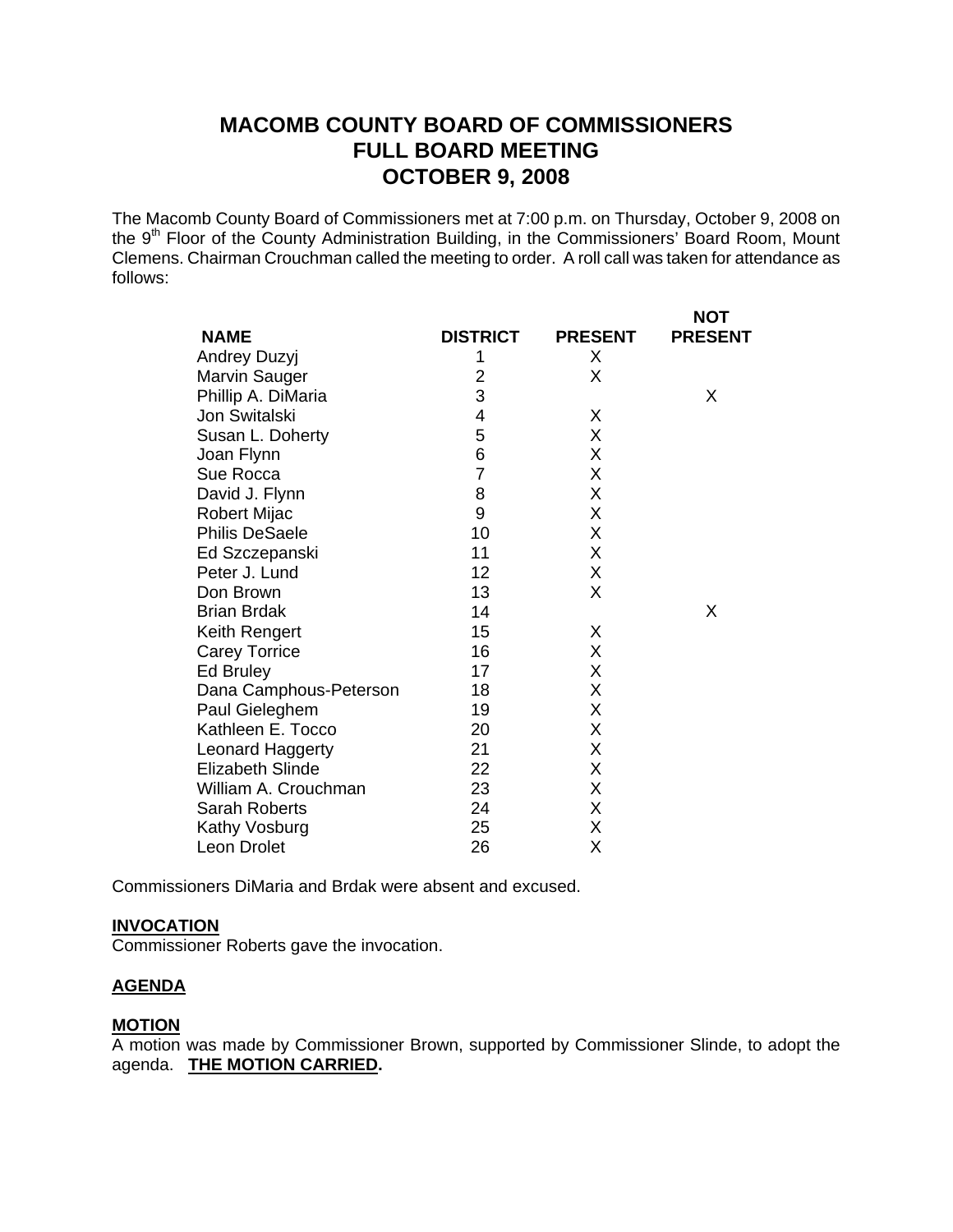MACOMB COUNTY BOARD OF COMMISSIONERS - FULL BOARD MEETING October 9, 2008

### **MINUTES**

### **MOTION**

A motion was made by Commissioner J. Flynn, supported by Commissioner Doherty, to approve the minutes of September 25, 2008. **THE MOTION CARRIED**.

#### **PRESENTATION**

Commissioner Tocco presented a resolution to Bill and Ellen Head.

### **PUBLIC PARTICIPATION**

Karen Moragen, Eastpointe Don Lobsinger, 26900 Taylor, St. Clair Shores Michelle Gaston, 32926 Oakley, Lenox Twp. Martha T. Berry former resident Kimberly Smith, 38074 St. Tropez Drive, Clinton Twp. Joe Jaglois, 23401 Liberty St., St. Clair Shores Sharon Grech, 28200 27 Mile Road, Lenox Twp. Tony Bursey, 40 Diehl Drive, Mt. Clemens Mark Foster, 22015 St. Gertrude, St. Clair Shores

### *COMMITTEE REPORTS*

### **LEGISLATIVE AND ADMINISTRATIVE SERVICES COMMITTEE – September 29, 2008**

#### **MOTION**

The clerk read the recommendations from the Legislative and Administrative Services Committee and a motion was made by Chair Lund, supported by Vice-Chair Switalski, to adopt the committee recommendations:

1. Approve the following miscellaneous department requests:

One cell phone for the Probation – Circuit Court Department at a one-time cost of \$0.00 and a monthly recurring charge of \$50; funding is available in the Probation – Circuit Court fund; and

One color laser jet printer for the MSU Extension Department at a cost not to exceed \$1,372; funding is available in IT Capital.

2. Approve the purchase of five HP blade servers and associated hardware and software, 348 Citrix and terminal services licenses, 221 WYSE thin client devices and flat screen monitors, and single-Signon implementation and administration training in the amount of \$322,984; funding is available in the amount of \$199,742 in the pc replacement fund and \$123,242 in the IT capital fund.

#### **THE MOTION CARRIED.**

#### **COMMUNITY SERVICES COMMITTEE – October 3, 2008**

#### **MOTION**

The clerk read the recommendations from the Community Services Committee and a motion was made by Chair Tocco, supported by Commissioner Bruley, to adopt the committee recommendations: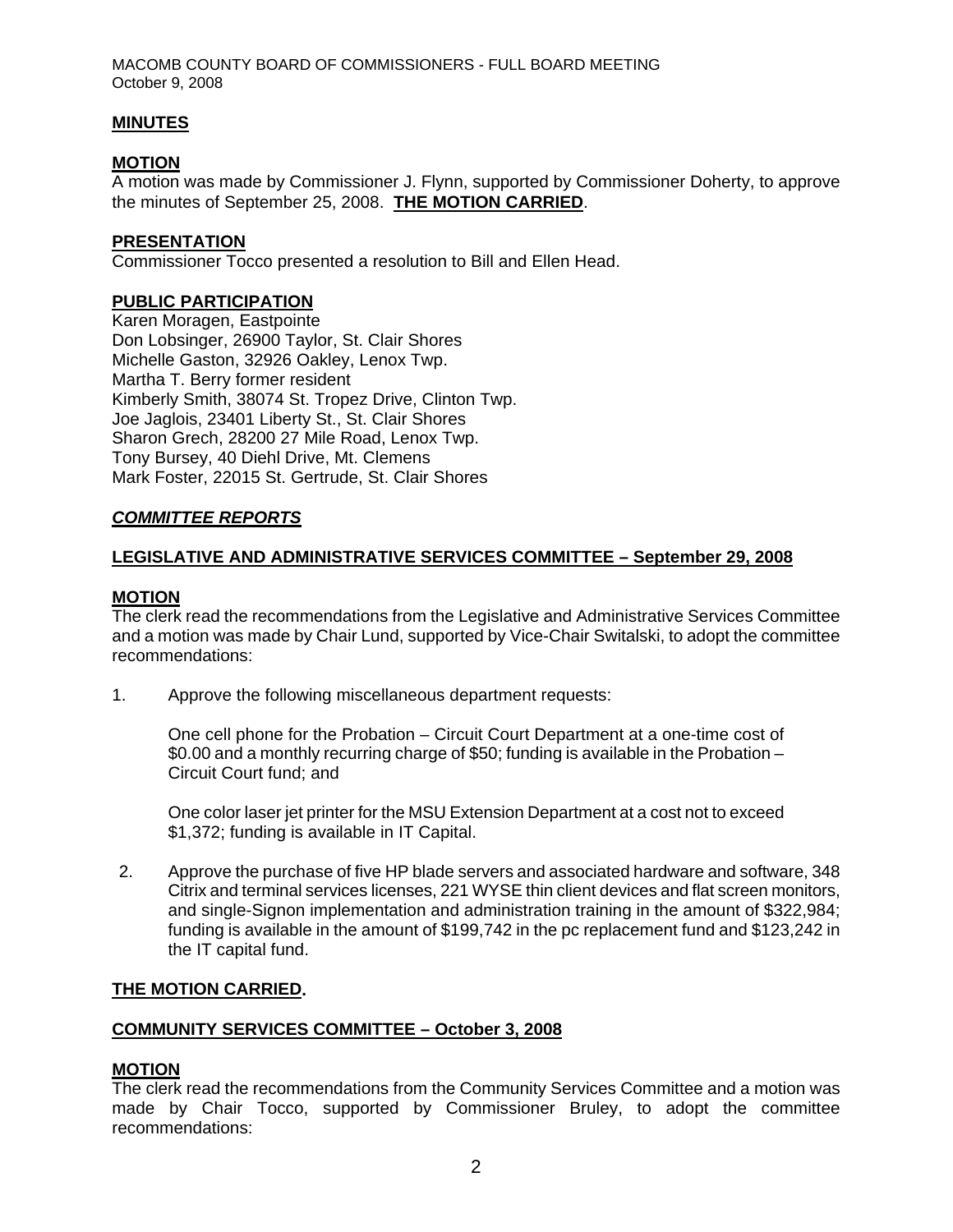- 1. Authorize MSU Extension 4-H program to accept \$13,993 from the Operation: Military Kids Grant from October 1, 2008 through September 30, 2009; these grant dollars originated through the U.S. Department of Army with oversight provided from Kansas State University; this money will be utilized to hire a part-time Educator to work with youth and leaders in 4-H Youth Development programming throughout Macomb County.
- 2. Authorize MSU Extension to accept the contract with Michigan State Housing Development Authority (MSHDA) to participate in the MSHDA Homeownership Counseling Network in the amount of \$7,000; the Board of Commissioners' support enables MSU Extension to enter into an agreement with MSHDA from October 1, 2008 through September 30, 2009.
- 3. Authorize renewal of the exchange of services between MSU Extension and the WIC Program whereby nutrition education is provided to WIC clients on a monthly basis for the current 2008-2009 fiscal year for \$12,000.
- 4. Authorize Macomb MSU Extension service to accept the Leaps and Bounds contract in the amount of \$18,000 effective July 1, 2008 through June 30, 2009.

# **THE MOTION CARRIED.**

### **SENIOR CITIZENS COMMITTEE – October 3, 2008**

### **MOTION**

The clerk read the recommendation from the Senior Citizens Committee and a motion was made by Chair Gieleghem, supported by Vice-Chair Rocca, to adopt the committee recommendation:

Commissioner Gieleghem asked to separate #2. There were **NO** objections.

1. Authorize Corporation Counsel and the Finance Department to enter into negotiations with Benefit Control Methods regarding the outstanding balance for 2005 and 2006 for the Senior Prescription Discount Card Program and to request an accounting for 2007. Further, to report back at the November meeting of the Senior Citizens Committee.

#### **THE MOTION CARRIED**

#### **SEPARATED MOTION**

2. Authorize the Director of the Senior Citizen Services Department to send a letter to Benefit Control Methods (BCM) of the county's intent to dissolve the agreement between BCM and Macomb County regarding the dental program.

### **THE MOTION CARRIED**

#### **PERSONNEL COMMITTEE – October 6, 2008**

# **MOTION**

The clerk read the recommendations from the Personnel Committee and a motion was made by Chair Camphous-Peterson, supported by Vice-Chair Duzyj, to adopt the committee recommendations:

1. Approve reconfirmation of the following vacancy: One Teacher III – MCCSA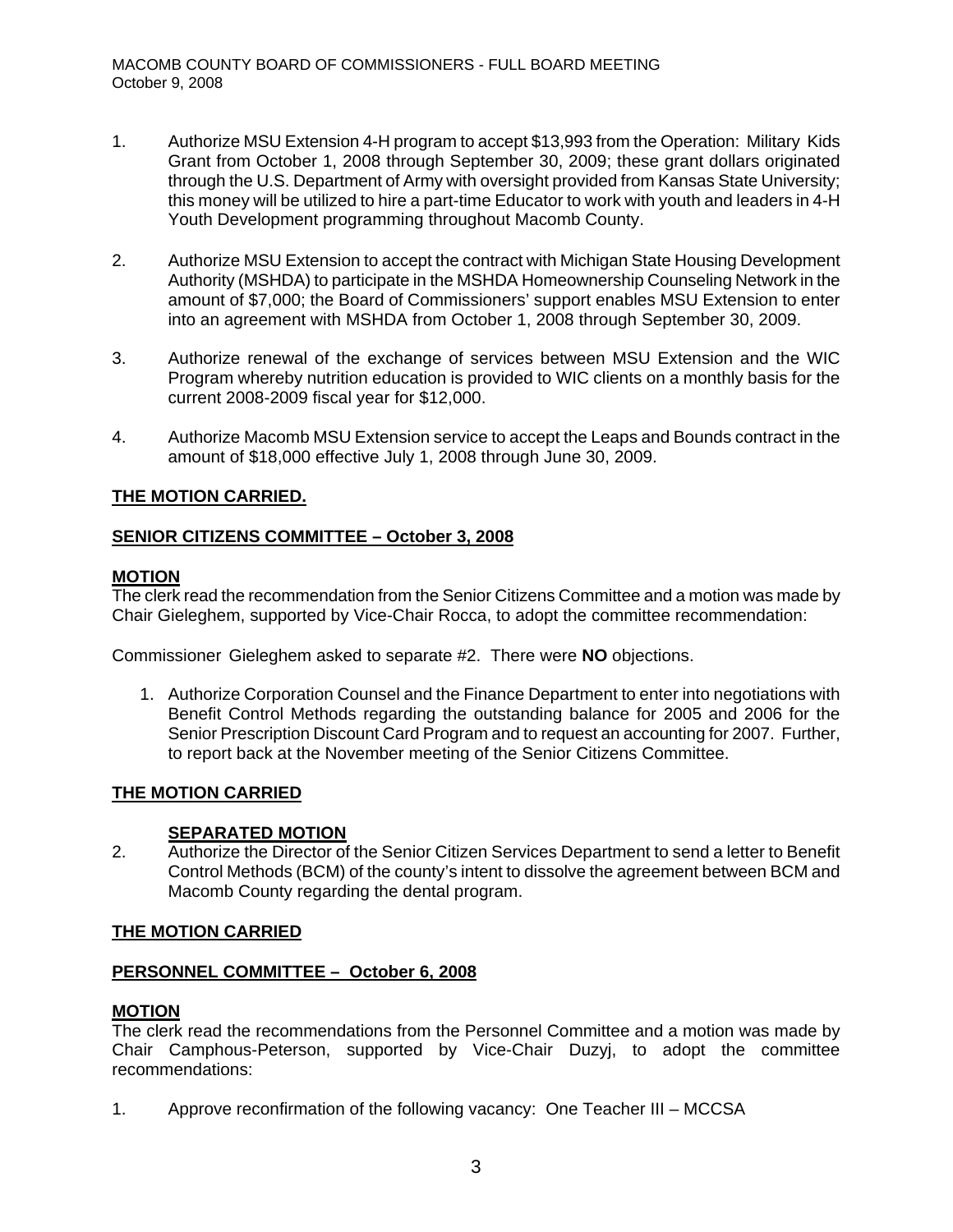MACOMB COUNTY BOARD OF COMMISSIONERS - FULL BOARD MEETING October 9, 2008

- 2. Authorize MSU Extension 4H Program to accept Michigan State University's Teen Peer Mentoring & Service Learning Grant for October 1, 2008 thru September 30, 2009 in the amount of \$10,000 to develop and implement a peer mentor program for elementary and high school youth in Macomb County schools; approximately 25-35 students will attend the after-school program once per week; a part-time Educator I will need to be hired to facilitate the program.
- 3. Approve changes to the prescription co-pay program for current retirees to be effective January 1, 2009, as outlined in a September 29, 2008 correspondence from the acting Human Resources Director.

### **THE MOTION CARRIED.**

### **BUDGET COMMITTEE – October 7, 2008**

### **MOTION**

The clerk read the recommendations from the Budget Committee and a motion was made by Chair Brown, supported by Vice-Chair Sauger, to adopt the committee recommendations:

- 1. Approve the fiscal year 2009 Friend of the Court Cooperative Reimbursement Program Contract in the amount of \$10,535,806, which is \$6,953,632 or 66% state funded and \$3,582,174 or 34% county funded. The county funding will be contained within the 2009 budget. This contract covers the period of October 1, 2008 through September 30, 2009.
- 2. Adopt the 2008 Macomb County Apportionment Report.
- 3. Adopt Plan B budget reductions for the county Treasurer's Office in the amount of \$120,748.
- 4. Adopt Plan B budget reductions for the Public Works Commissioner's Office in the amount of \$146,090.
- 5. Adopt Plan B budget reductions for the Risk Management and Safety Department in the amount of \$16,030.
- 6. Adopt Plan B budget reductions for the Human Resources Department in the amount of \$91,869.
- 7. Adopt Plan B budget reductions for the MSU Extension Services Department in the amount of \$42,840.
- 8. Adopt Plan B budget reductions for the Planning and Economic Development Department in the amount of \$101,471.
- 9. Adopt Plan B budget reductions for the Community Corrections Department in the amount of \$18,340.

#### **THE MOTION CARRIED.**

### **FINANCE COMMITTEE – October 8, 2008**

#### **MOTION**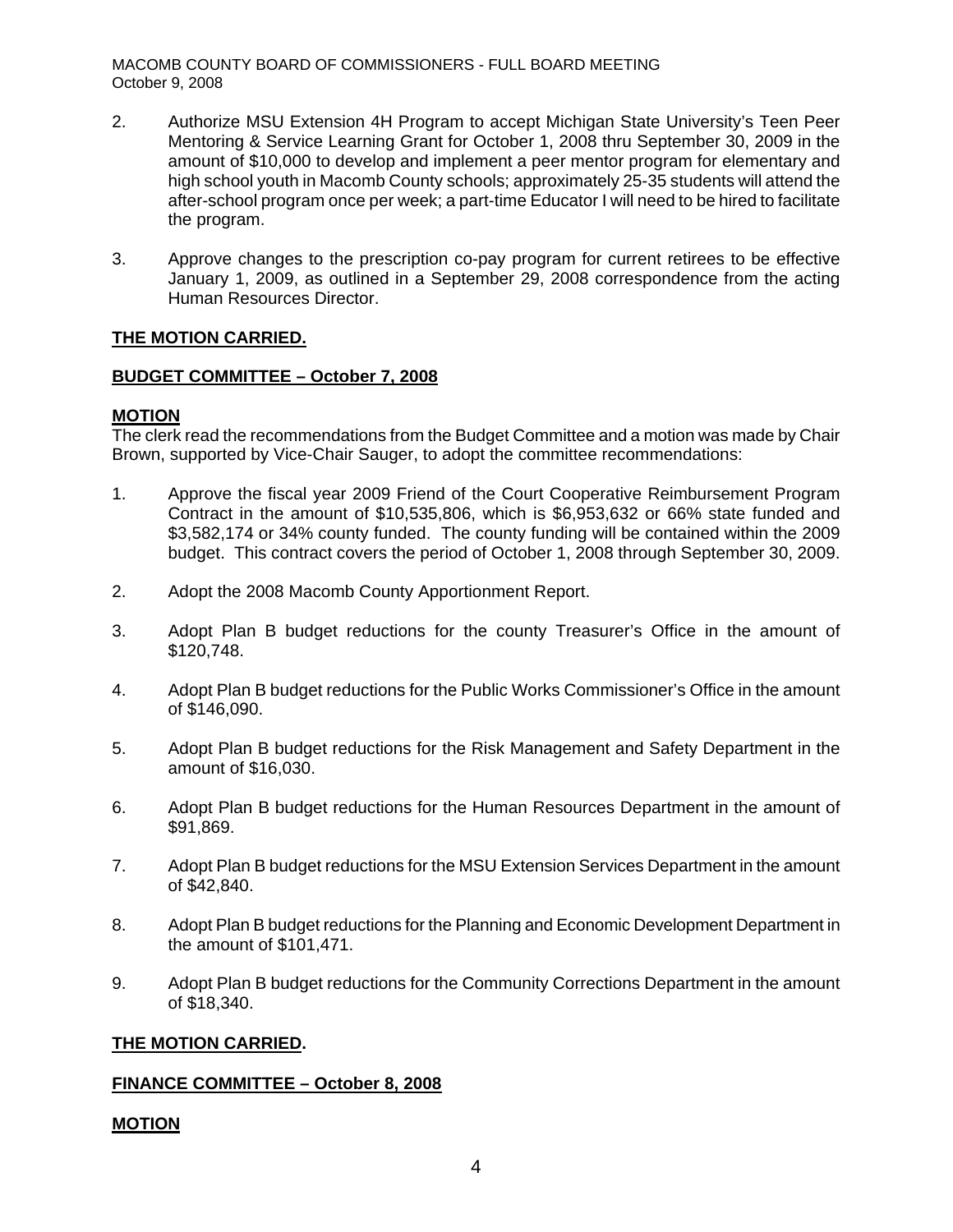The clerk read the recommendations from the Finance Committee and a motion was made by Chair Slinde, supported by Vice-Chair Szczepanski, to adopt the committee recommendations:

Commissioner Szczepanski asked to separate #7. There were **NO** objections.

- 1. Approve the monthly bills (with corrections, deletions and/or addenda) and authorize payment; further, to approve the payroll in the total amount of \$5,242,321.49, with necessary modifications to the appropriations. (Torrice abstaining)
- 2. Concur in the recommendation of the Human Resources Program Director and the Director of Risk Management to establish a trust in order to continue coverage of Aetna's Group long-term care for current Macomb County employee participants and to cease enrollment of new participants in Aetna's closed plan; Aetna is no longer providing this benefit.
- 3. Approve payment to Bernco, Inc., in the amount of \$528,634.97 for construction services performed for the Juvenile Justice Center – Phase II renovations; further, funds for this project are available in the capital budget.
- 4. Authorize the Board Chair to sign the Macomb Orchard Trail Commission easement with the Road Commission of Macomb County and 29 and Van Dyke Investment LLC.
- 5. Adopt proposed eligibility criteria and selection guidelines for participation in the Macomb County employee casual day program, as amended.
- 6. Approve the addition of one case manager position in the Macomb/St. Clair Employment and Training Agency and modification of contract; this position will be 100 percent grant funded by the Macomb/St. Clair Workforce Development Board, at no cost to the county general fund.
- 8. Concur in the recommendation of Corporation Counsel as outlined in correspondence concerning grievance numbers 0305022, 0306019, 0306020 and 0307005 and related claims.(Carry No votes over from committee for: D. Flynn, Lund and Vosburg)

# **THE MOTION CARRIED.**

# **SEPARATED MOTION**

7. Approve the plan titled "Blue Print for Change" presented by the Social Services Board for the Martha T. Berry Medical Care Facility, with subsidy needs of \$2-\$4 million for 2009 and \$1-\$3 million for 2010; also, that quarterly reports be provided**. (Carry No votes over from committee for: Brown, Doherty, Drolet, Duzyj, Lund, Vosburg and Szczepanski)** 

### **THE MOTION CARRIED.**

### **RESOLUTIONS/TRIBUTES**

### **MOTION**

A motion was made by Commissioner Doherty, supported by Commissioner Rengert, to adopt the following Resolutions:

Res. No. 08-65 Establish a Regional Partnership for Sustainability in Support of Collaborative Work Done by the Regional Participants of the 2008 Tri-County Summit (offered by Vosburg; recommended by LAS Committee on 09/29/08)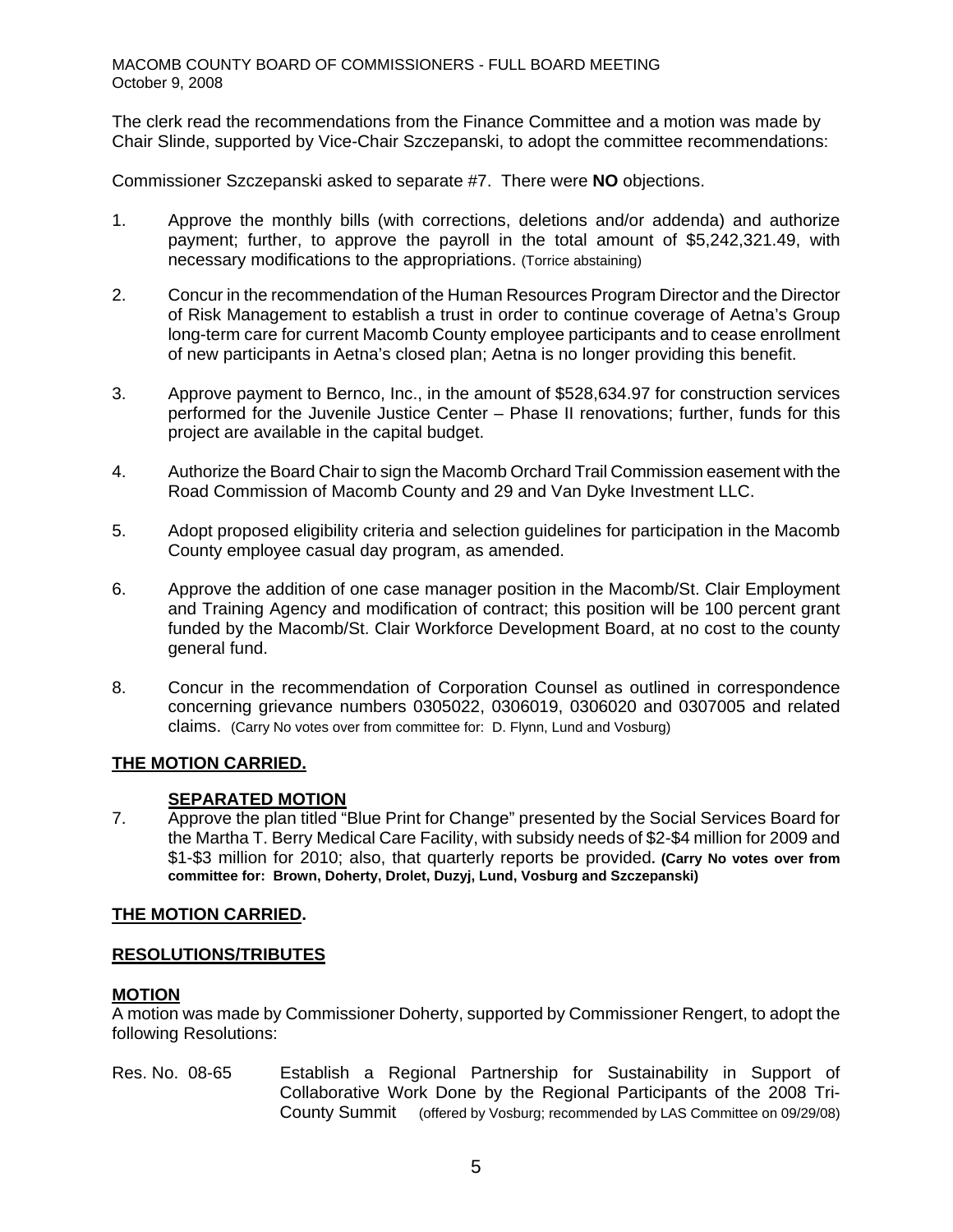- Res. No. 08-66 Make Energy Efficiency the Focus of the Regional Partnership for Sustainability (offered by Vosburg; recommended by LAS Committee on 09/29/08)
- Res. No. 08-67 Establishing Salaries and Compensation in Lieu of Fees for Macomb County Commissioners (offered by Crouchman; recommended by Finance Committee on 10/08/08)

### **THE MOTION CARRIED.**

### **ITEM WAIVED BY JPS COMMITTEE CHAIR:**

### **MOTION**

A motion was made by Commissioner D. Flynn, supported by Commissioner Rengert, to accept three 2008 Community Orientated Policing Services Grant Agreements. **THE MOTION CARRIED.** 

### **APPOINTMENTS**

### a) **Local Emergency Planning Committee**

1 appointment*;* Kevin M. Sommers (2-Law Enforcement)

### **MOTION**

A motion was made by Commissioner Bruley, supported by Commissioner Switalski, to adjourn the appointment of Kevin M. Sommers to the Local Emergency Planning Committee to the JPS Committee. **THE MOTION CARRIED.** 

#### **MOTION**

A motion was made by Commissioner Szczepanski, supported by Commissioner Camphous-Peterson, to approve the remaining appointments in their entirety:

#### b) **Historical Commission:**  $3$  reappointments –  $(11/01/08)$  thru 10/31/11) Philis DeSaele Suzanne Pixley Kathy Vosburg

c) **Social Services Board:** 1 reappointment – (11/01/08 thru 10/31/11) Margaret A. Hader

### **THE MOTION CARRIED.**

### **NEW BUSINESS**

None

### **PUBLIC PARTICIPATION**

Jerry Sieja, 12927 Docksin Drive, Sterling Heights Ann Malare, 147 North River Court, Mount Clemens Esther Balfour, St. Clair County, employee of Martha T. Berry Don Lobsinger, 26900 Taylor, St. Clair Shores Cindy Konal, 21715 St. Gertrude, St. Clair Shores